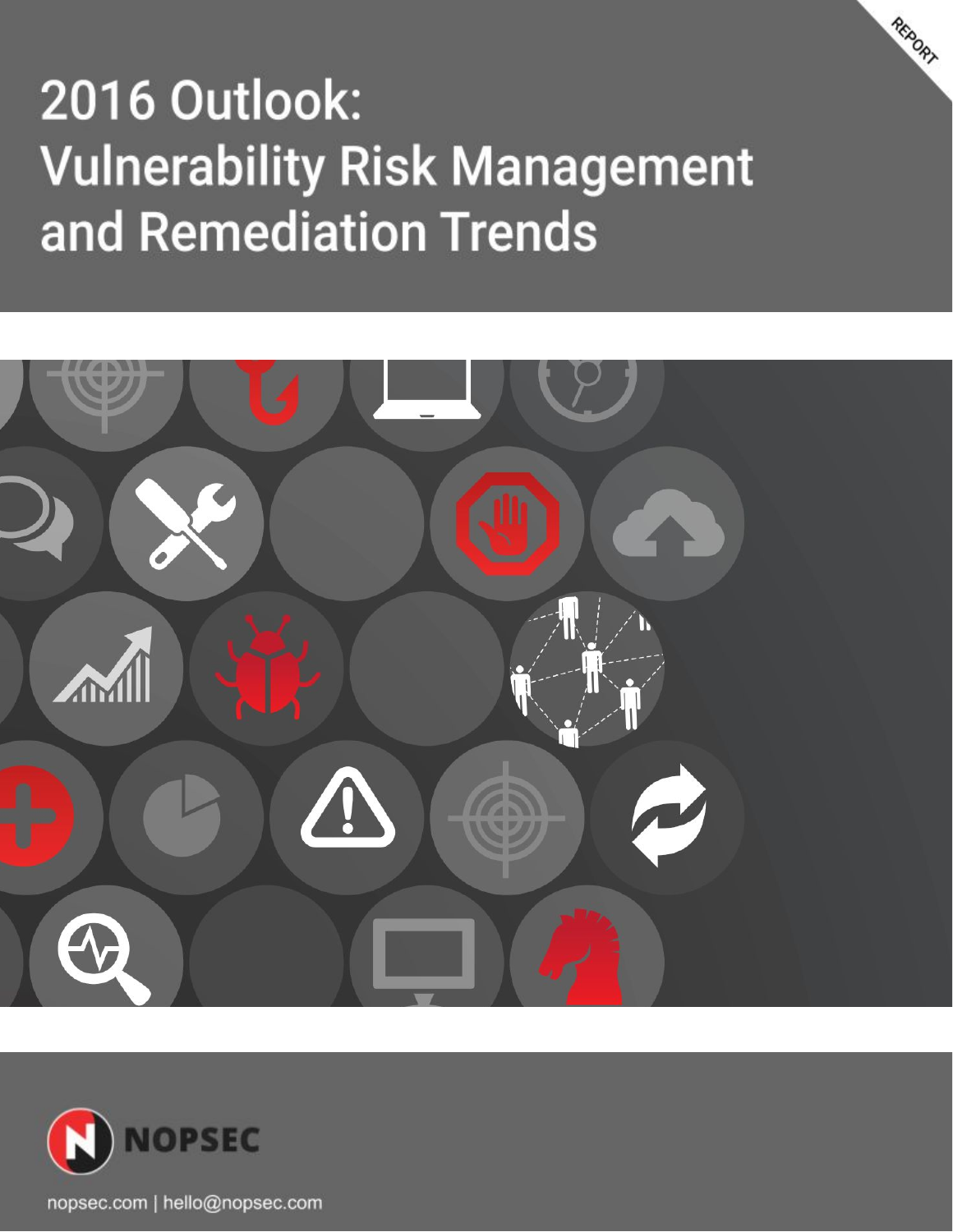### Table of Contents

| Introduction                                               | 2   |
|------------------------------------------------------------|-----|
| <b>Current Trends in Vulnerability Risk Management</b>     | 3   |
| <b>Putting Management in Vulnerability Risk Management</b> | 6   |
| 2016 Outlook: Priorities in Vulnerability Risk Management  | 8   |
| About NopSec                                               | 1 N |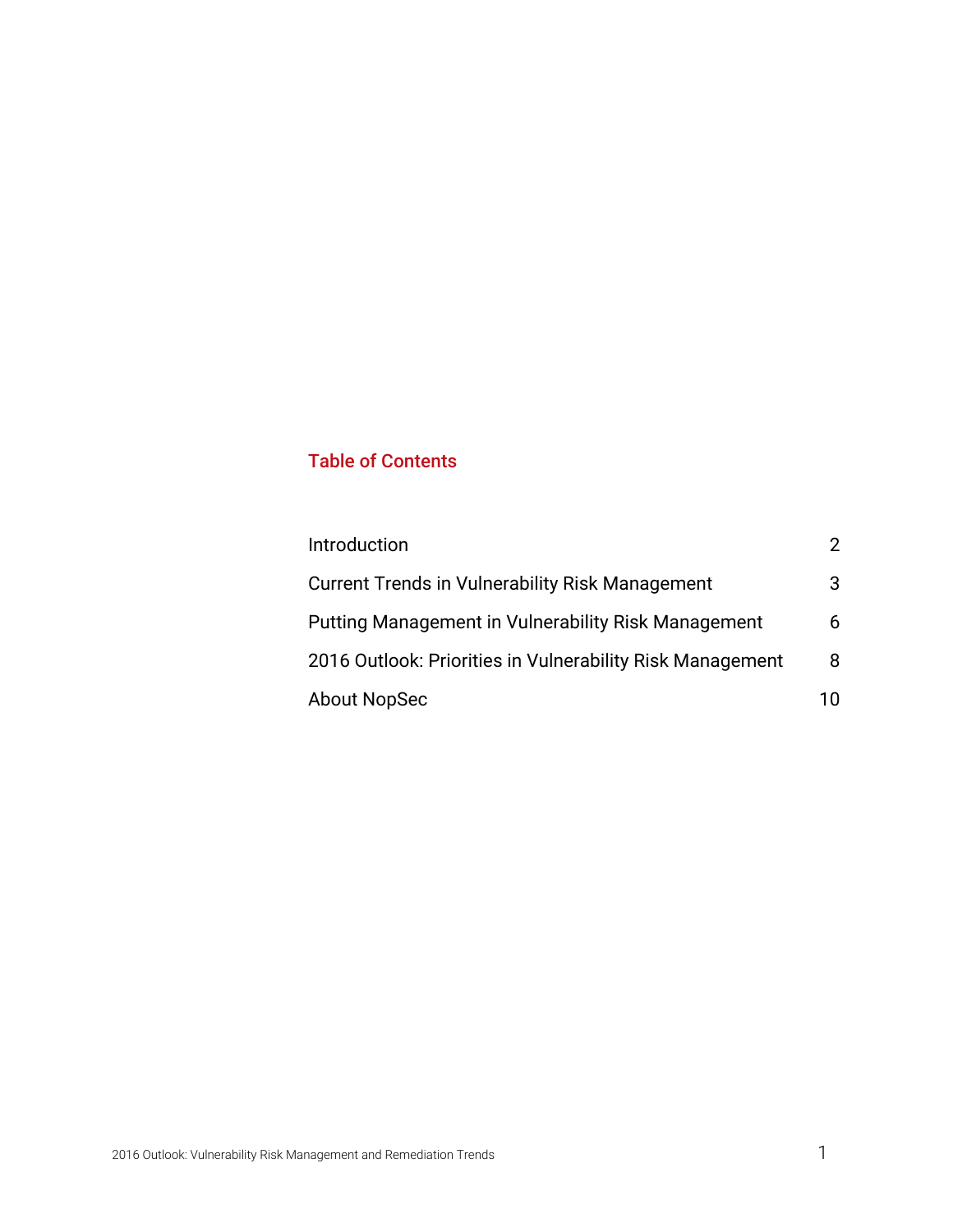#### <span id="page-2-0"></span>**Introduction**

The practice of vulnerability risk management is not new. Every information security control framework requires organizations to perform some level of regular vulnerability assessment. Most organizations – from SMEs to enterprises – are doing just that. Today, nearly 70% of organizations scan some portion of their environment for vulnerabilities at least weekly.

Vulnerability risk management has become a numbers game, with more than 50% of organizations citing data overload as their biggest challenge to effective vulnerability prioritization. The CVSS scoring system, originally launched in 2004, was developed as a method to quantify the severity of security vulnerabilities and give organizations a basis for determining risk across their environment. More than a decade later, data breaches continue to be rampant and organizations still struggle to effectively prioritize vulnerabilities and make the move to remediation faster.

A recent investigation into the 2013 Target incident, where tens of millions of payment cards were stolen and breach damages were expected to reach \$148 million<sup>1</sup>, demonstrates the essence of everything that is wrong with current vulnerability risk management practices. The Verizon report<sup>2</sup> noted that Target "had a comprehensive vulnerability scanning program in place," however, lacked robust procedures to remediate identified weaknesses in a timely manner. This finding comes as no

<sup>&</sup>lt;sup>1</sup> Time Magazine, "Target Expects \$148 Million Loss From Data Breach," August 2014

<sup>2</sup> Krebs On Security, "Inside Target Corp., Days after 2013 Breach," September 2015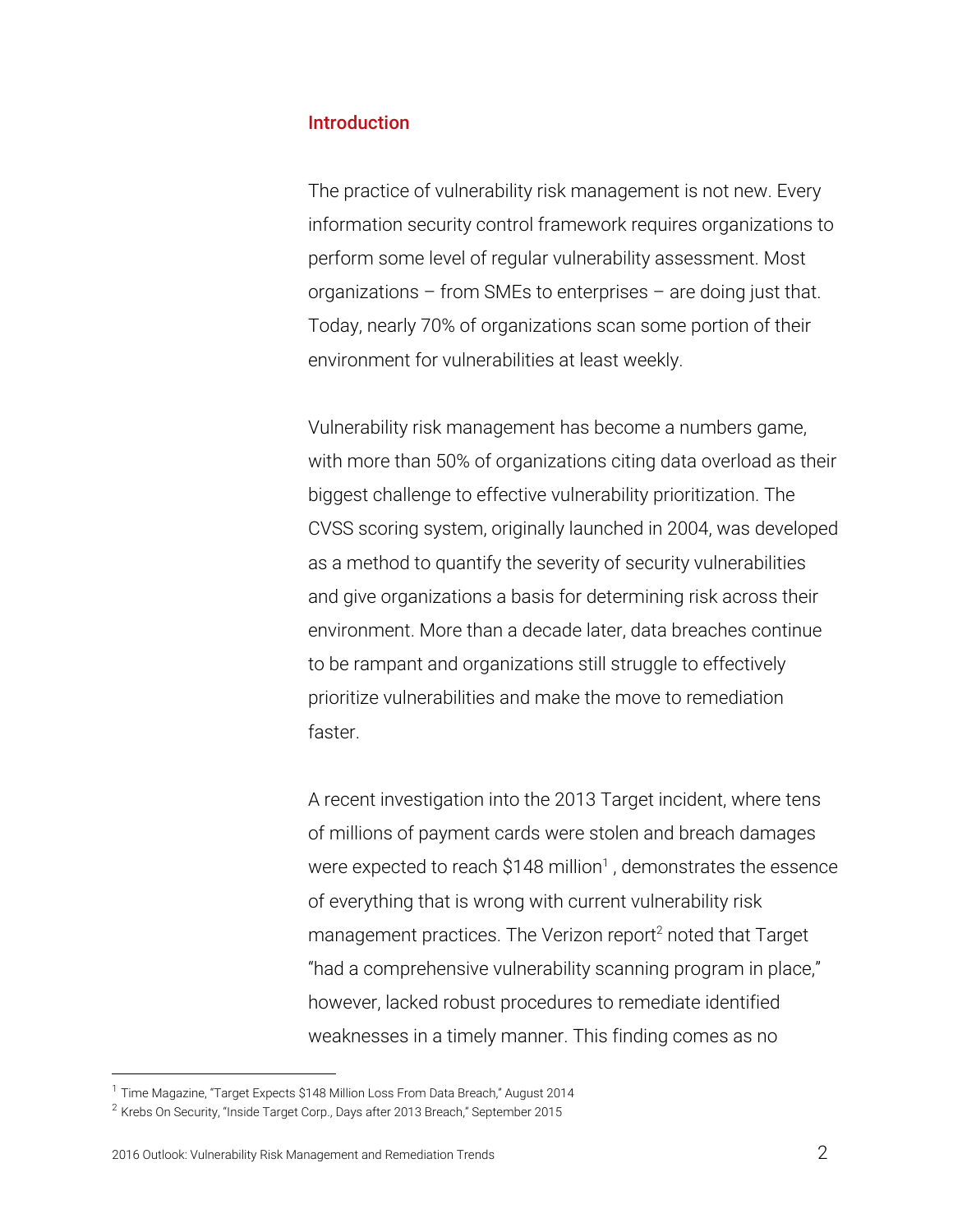

60% of respondents stated company executives are only "somewhat" to "not at all" informed about the risk posed to their business from today's security threats.

surprise when 82% of organizations indicate their current remediation process is broken.

This report, based on responses from nearly 200 IT and security practitioners surveyed, explores the current state of vulnerability risk management, the challenges that directly impact the remediation process, and the outlook for improvement in the coming year. In addition, compliance drivers and executive awareness of information security threats are considered to demonstrate their influence on effective vulnerability risk management.

#### <span id="page-3-0"></span>Current Trends in Vulnerability Risk Management

Security vulnerabilities are multiplying at alarming rates. There is a new security vulnerability identified approximately every 90 minutes, and an average of seven vulnerabilities per asset across the IT environment<sup>3</sup>. Vulnerability risk management has become a numbers game, only further exacerbated by the expansion into cloud and mobile technologies. Today, organizations are very actively detecting threats across their environment. According to respondents, nearly 70% are scanning their environment on a daily or weekly basis, and 41% are scanning at least three-quarters of their IT assets for vulnerabilities.

Vulnerability scanners provide the visibility into the potential risk land mines across the network, applications and endpoints. But

<sup>&</sup>lt;sup>3</sup> NopSec, "2015 State of Vulnerability Risk Management," June 2015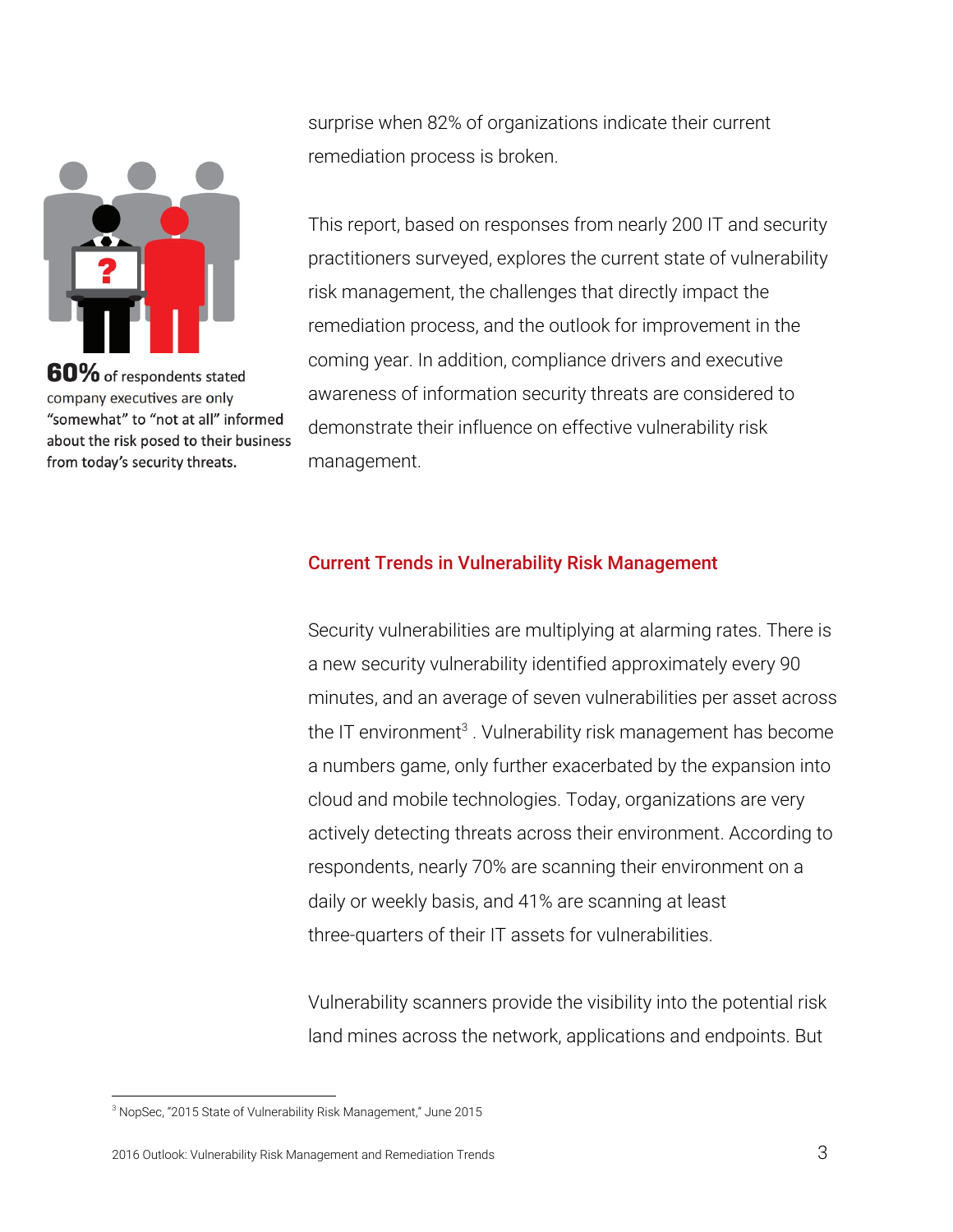the question of what to do next has created an overload of data tracked in spreadsheets, inefficient business processes, and communication breakdown between internal teams in charge of remediation.

Despite active detection, the internal teams tasked with remediation and risk management are still faced with sifting through an avalanche of data (see Figure 1). In fact, more than half (51%) of organizations surveyed cited data overload as their biggest challenge to prioritizing data generated from vulnerability scanning, followed by lack of resources (46%) and too many false positives (34%).



Not all vulnerabilities are created equal. While the Common Vulnerability Scoring System, or CVSS score, provides a basis for organizations to begin the process of prioritizing threats, it is by no means the best measurement of risk on its own. Factors such

What is the biggest challenge you face when it comes to prioritizing data generated from vulnerability scanning?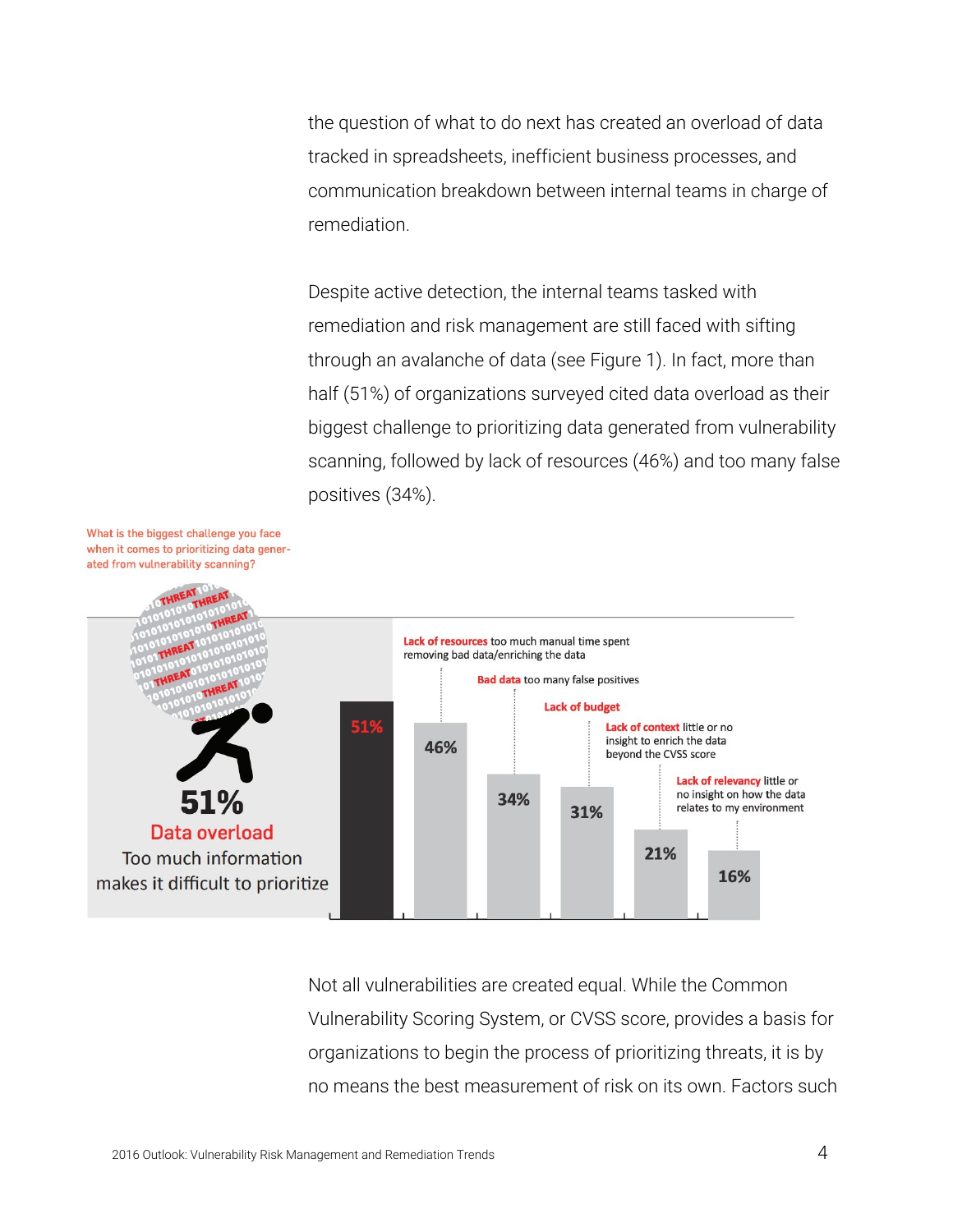as known exploits, active malware attacks, available patches, and the criticality of an asset also need to be considered.

Organizations do, however, recognize the value of this additional context to prioritizing security vulnerabilities. Among those surveyed, 85% cited the use of open source or commercial threat intelligence feeds, or a combination of both, within their current vulnerability management programs. Yet, how it is being used to score vulnerability risk is questionable. When asked how security vulnerabilities are prioritized today, 45% stated they are still using basic risk forecasting using the CVSS score and/or asset classification, or that correlation of threat intelligence and CVSS score was a manual process (see Figure 2).



Which statement best describes how your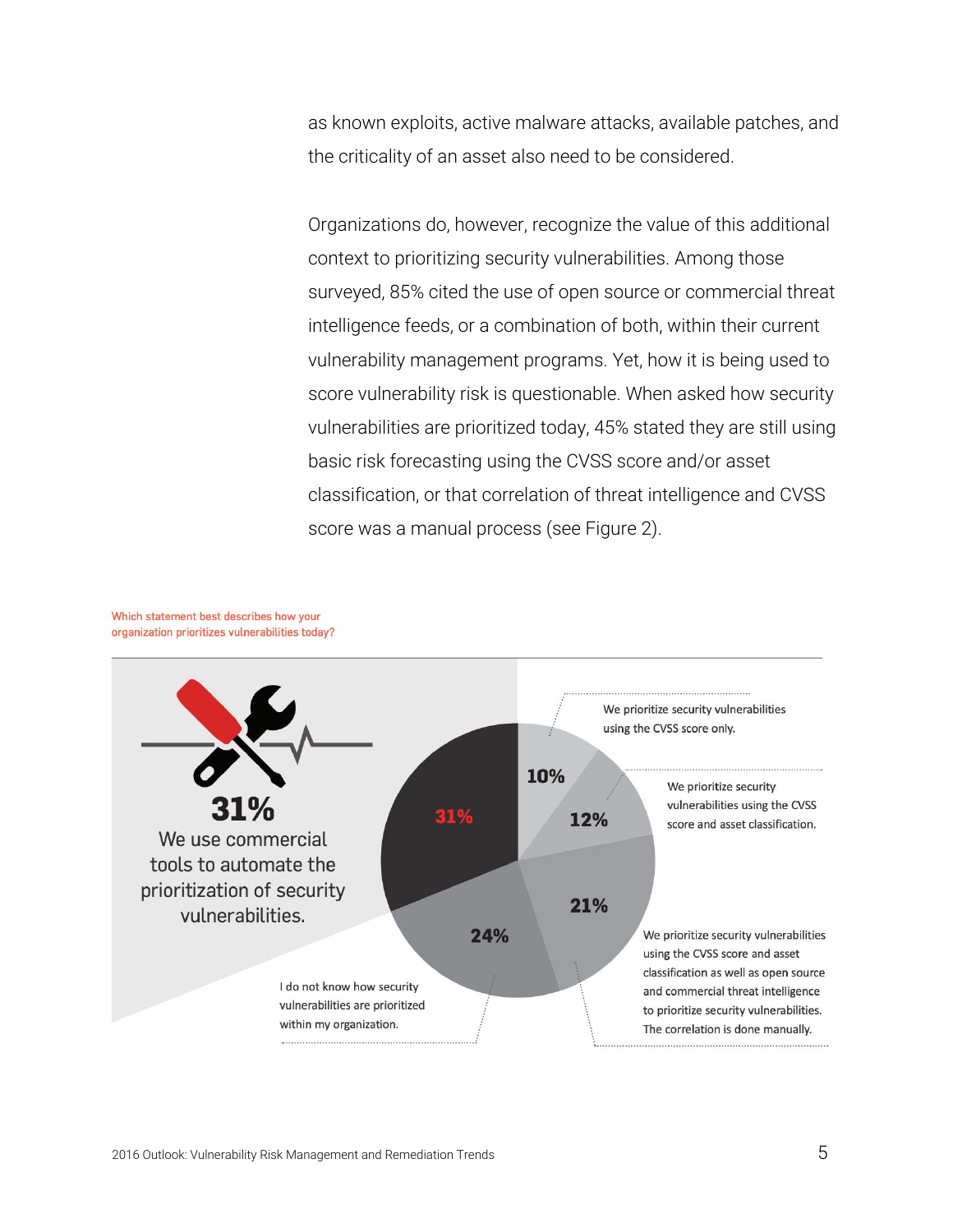The approach to information security overall is not keeping up with the pace of cybercriminals, and still remains very much a task driven by compliance compared to a core function for risk reduction. Two out of three (64%) respondents stated that compliance is still a key driver for how they approach information security programs such as vulnerability risk management. The existing view from the boardroom doesn't show much progress being made on this front, either. In fact, more than 60% of those surveyed stated company executives are only "somewhat" to "not at all" informed about the risk posed to their business from current day security threats.

#### <span id="page-6-0"></span>Putting Management in Vulnerability Risk Management

While lack of effective prioritization methods is certainly contributing to the lag time between detection and remediation of critical threats, the remediation process itself is riddled with gaps. On average, it takes 103 days for organizations to remediate a security vulnerability<sup>4</sup>. Even more, hackers are often staying inside the network for more than 200 days before they are detected<sup>5</sup>. This leaves the window of opportunity wide open for attackers and offers clear evidence that the remediation process is broken.

Respondents cited a very similar sentiment, with 82% stating their existing remediation process is broken, and 37% acknowledging "major improvement" is needed. There are many

<sup>4</sup> NopSec, "2015 State of Vulnerability Risk Management," June 2015

<sup>5</sup> FireEye, "M-Trends Report: A View from the Front Lines," February 2015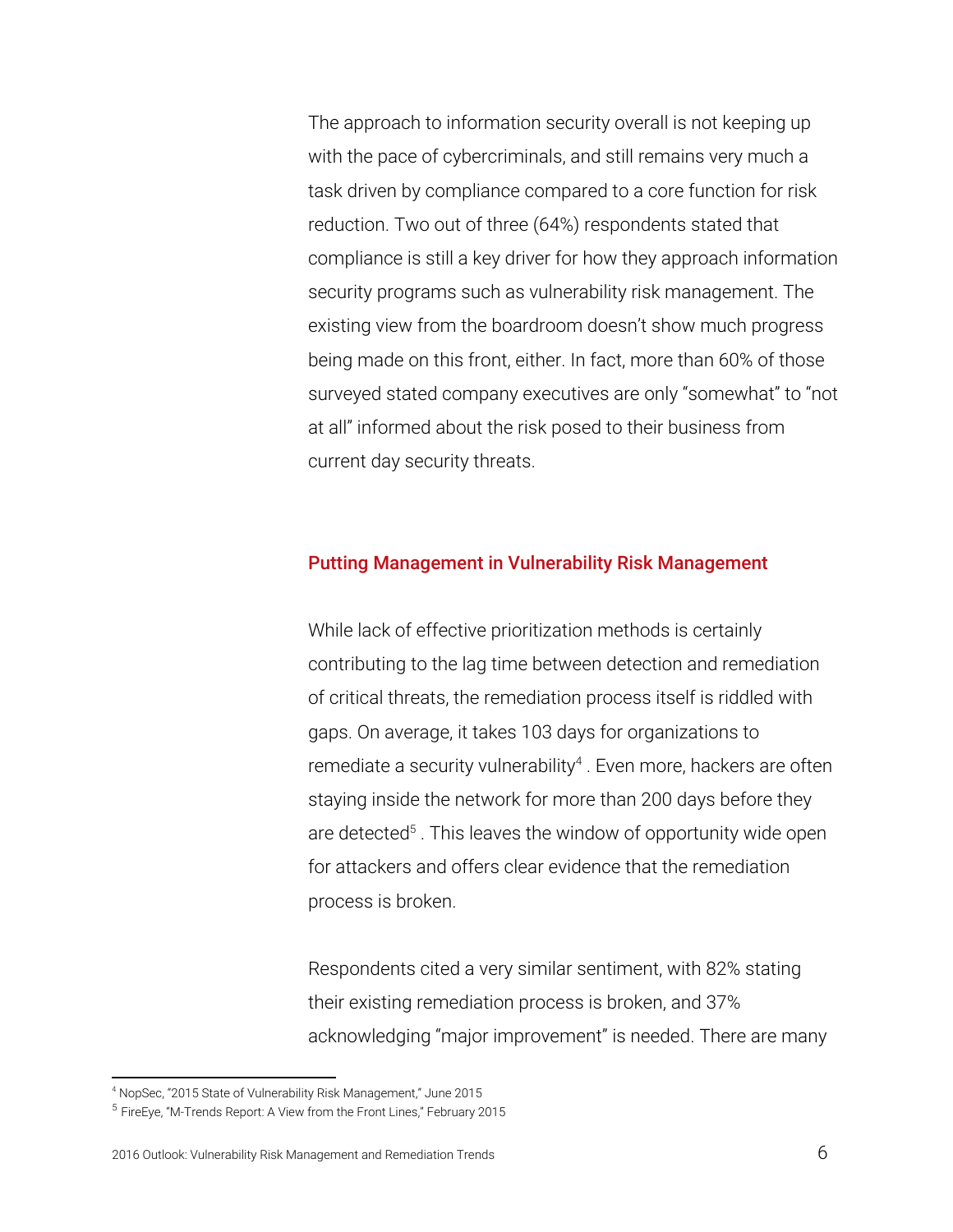Please rank how much each of the following challenges impacts the remediation process within your organization (percentages reflect organizations who indicated a moderate to major impact).



factors that are negatively impacting the current state of remediation, most notable being the lack of resources to get the work done (see Figure 3). Seventy-eight percent of those surveyed cited this as having the most impact, followed by competing priorities with other operational demands (76%) and too many false positives (70%).

## 78% Lack of resources to get the work done

Competing priorities with other operational demands (i.e, taking a system offline vs. generating revenue) False positives and/or validity of vulnerability findings Too much time spent on manual assessment of vulnerabilities leaves little time for remediation Lack of understanding of the risks posed by security vulnerabilities Lack of a unified view to report on current status of tasks/tickets Lack of communication and/or documentation between teams related to the remediation process Lack of defined roles and responsibilities among teams (i.e., who owns this asset group) Lack of accountability among teams involved in the process

While technologies exist that can help improve the process through workflow automation and unified reporting, no program can be effectively managed if it can't be measured. This is especially true for teams involved in remediation where time is of the essence when it comes to fixing security vulnerabilities. For example, looking at hard metrics such as vulnerability aging can help internal teams identify the gaps and address them to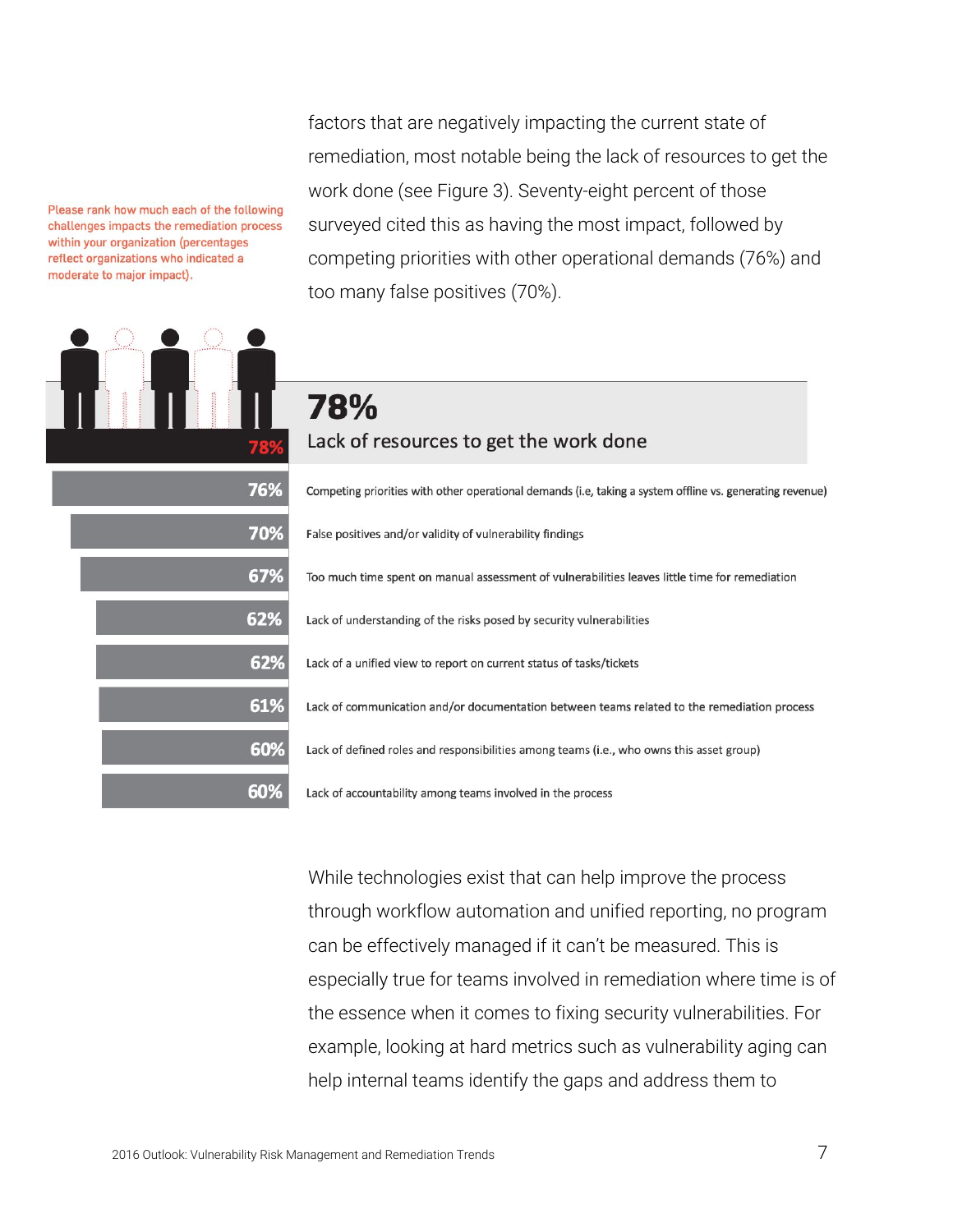improve the process. Yet, only 40% of the organizations surveyed stated they have metrics in place to measure the success of their vulnerability management program.

#### <span id="page-8-0"></span>2016 Outlook: Priorities in Vulnerability Risk Management

So much attention has been paid to anti-malware technology and incident response. As a result, many organizations have lost sight of the root cause to most data breaches – an exploited vulnerability. In examining many security incidents classified as an "advanced" attack, it is often nothing more than repackaged malware exploiting the same vulnerability over and over again. While an organization would never sit idle knowing an attacker is roaming their network, the same response does not hold true when it comes to vulnerability risk management. Breach after breach has shown through subsequent investigation that the headlines – and resulting costs and brand damage – could have been avoided by patching a single server or fixing a simple misconfiguration.

Organizations know improving prioritization and remediation is critical to drastically reducing the risk of a data breach, and were cited as top priorities in the coming year. Specifically, half of organizations surveyed plan to implement tools to improve the prioritization of vulnerabilities and threats, and 40% intend to work on improving communication between internal teams tasked with remediation (see Figure 4).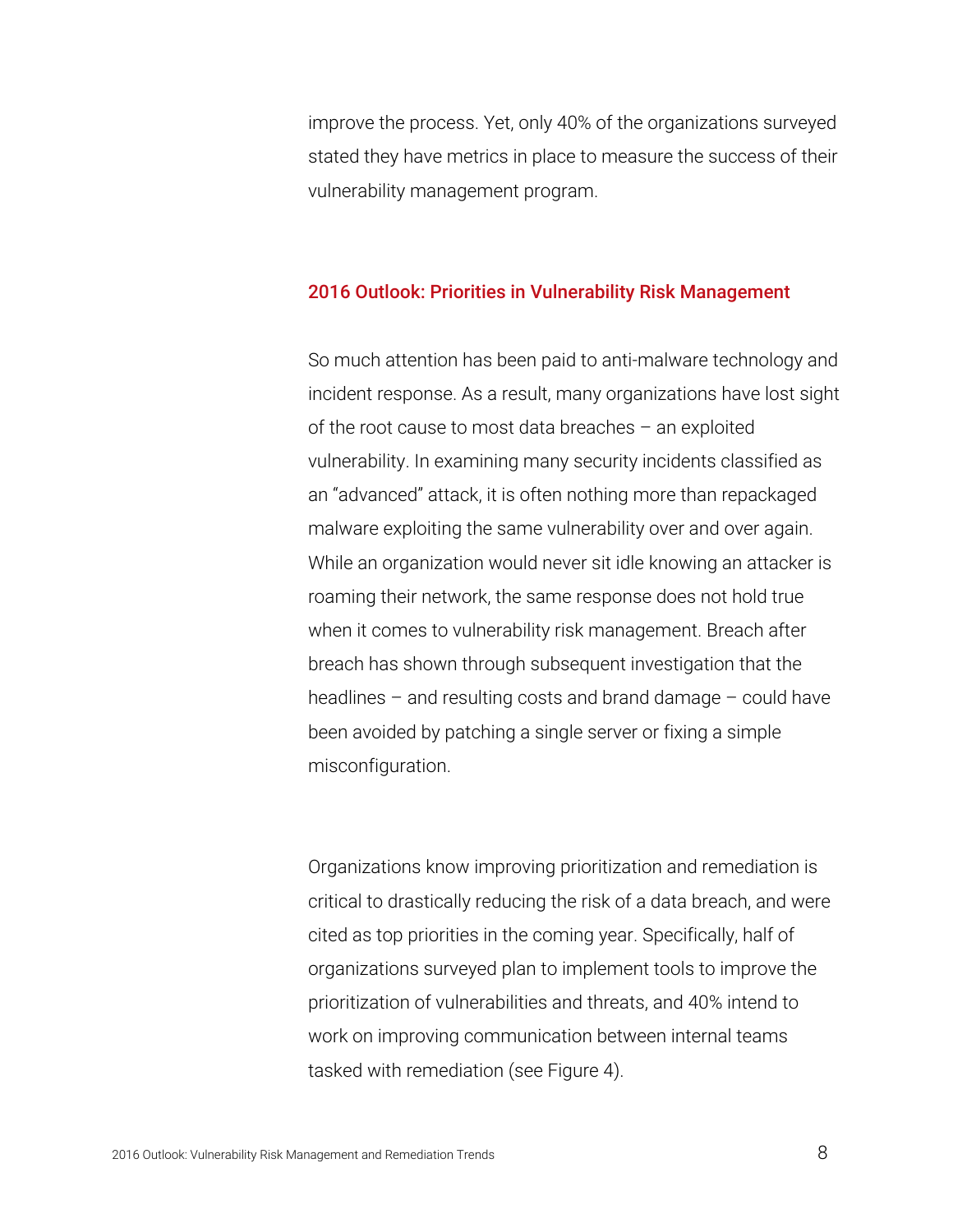In the next  $12 - 18$  months, what are the top priorities for improving your vulnerability risk management program?



Integration with operational ticketing systems

A recent report<sup>6</sup> of IT professionals showed that 59% say their companies don't invest enough in security. Despite increasing attacks and the recognized need for improvement in the coming year, it is unlikely security and IT teams will see increased budgets either. In fact, most forecasts have IT security spending as flat in 2016, which will be even more taxing on teams already faced with a lack of resources. The need for tools that enable automation of vulnerability risk management and other security processes to free up valuable resources will increase dramatically in the coming years as hackers continue to show no sign of slowing down.

<sup>6</sup> Spiceworks, "Voice of IT Report," October 2015